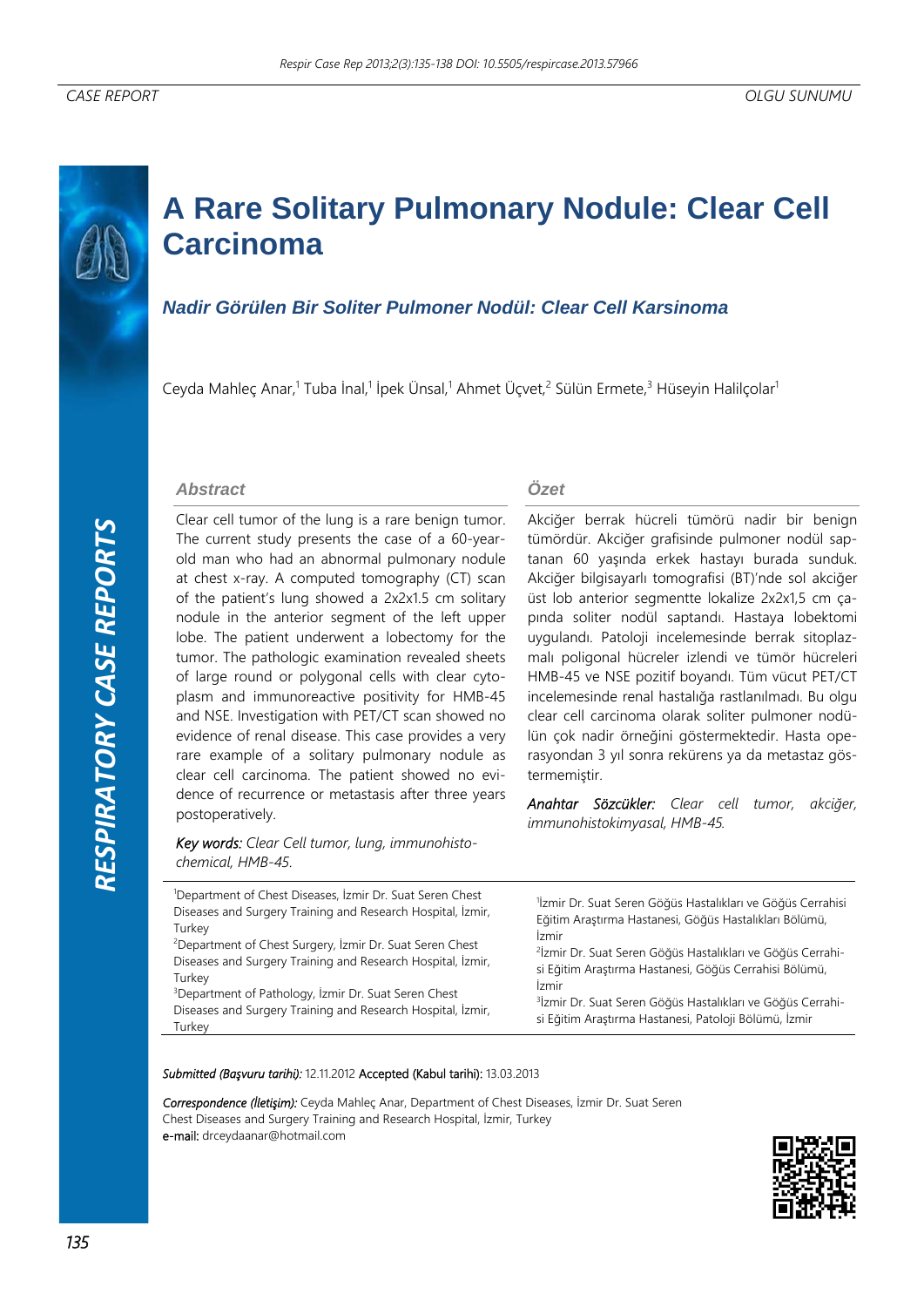Clear cell tumor of the lung was primarily described by Liebow and Castleman in 1963 as an extremely rare benign pulmonary neoplasm (1). Clear cell carcinoma is differentiated from epithelial cells and originates from various organs, including the ovaries, endometrium, kidneys, or lungs (2-4). This tumor is also known as a 'sugar tumor' because of the abundant periodic acid-Schiff (PAS) staining positive for glycogen in the cytoplasm. There have been only sporadic cases of this neoplasm in the literature; therefore clinical aspects and differential diagnosis of the tumor are not well established. The current study reports a case of clear cell carcinoma of the lung and discusses the clinical and pathologic features of the tumor.

## **CASE**

A 61-year-old man was admitted to the hospital due to an abnormal shadow on the chest x-ray. Thorax computed tomography (CT) scans showed a solitary nodule of approximately 20 mm in diameter in the anterior segment of the left upper lobe, with round and smooth margins (Figure 1). There were no significant findings in the physical examination and laboratory studies. Fiberoptic bronchoscopy showed no stenosis of the bronchi, and cytologıcal examination of the bronchial aspiration was negative. A positron-emission tomography scan showed the nodule to be fludeoxyglucose F 18 avid, with a maximum standard uptake value of 12.2 (Figure 2). A transthoracic fine needle aspiration biopsy was done and the cytology of the biopsy was benign. The patient underwent surgery and an upper lobectomy was performed by thoracotomy. The mediastinal lymph nodes were conventionally scavenged. Light microscopy (H&E staining) showed sheets of large round or polygonal cells with clear cytoplasm and thin walled blood vessels (Figure 3a). The immunohistochemical examination showed the tumor was immunoreactivity for HMB-45 and NSE (Figure 3b and c). However, the tumor cells were negative for cytokeratin, vimentin, epithelial membrane antigen (EMA), S-100, and thyroid transcription factor-1 (TTF-1). Investigation with PET/CT scan before surgery showed no evidence of renal cell carcınoma. Thus, the tumor was diagnosed as a clear cell tumor of the lung. The stage of the tumor was T1BN0M0 and the patient was followed for three years after surgery, without evidence of recurrence or metastasis.



*Figure 1: A solitary nodule of approximately 20 mm in diameter in the anterior segment of the left upper lobe.* 



*Figure 2: The nodule to be fludeoxyglucose F 18 avid, with a maximal Standard uptake value of 12.2.* 

## **DISCUSSION**

Clear cell carcinoma of the lung is an exceedingly rare entity, and to our knowledge there are a few cases in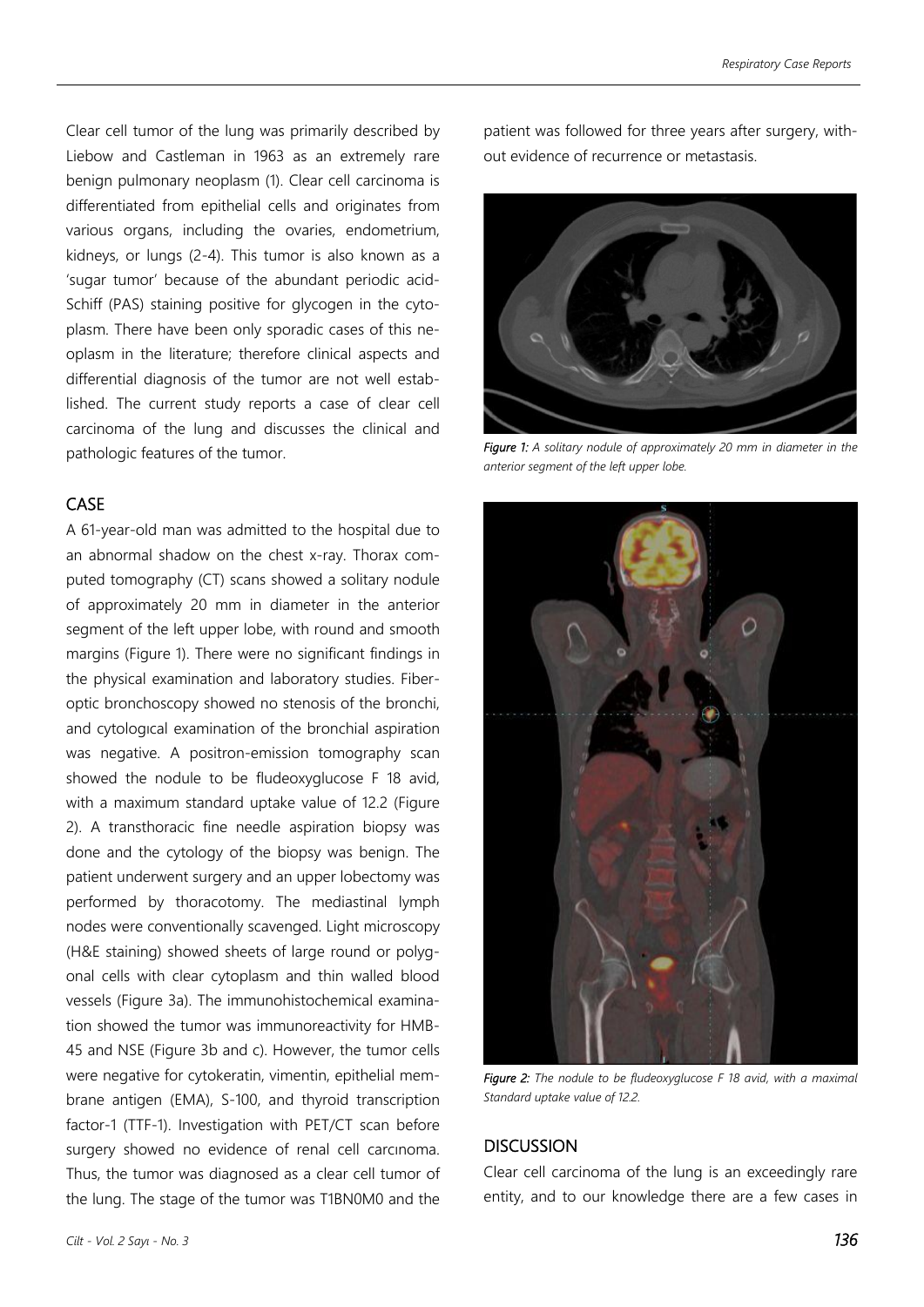the literature (5-10). The tumor usually occurs between the ages of 40 and 60 years without any gender difference. Most patients in whom the tumor was found in routine examinations were asymptomatic, except for several cases with symptoms such as hemoptysis (5) or fever (6). Radiologic findings usually demonstrated a clearly demarcated solitary nodule in the peripheral lung. In the present case, a round pulmonary nodule was incidentally noticed in a routine examination and there were no clinical symptoms.



*Figure 3a: H&E staining of the tumor cells (H&E 200X).* 



*Figure 3b: Tumor cells show positive immunohistochemical staining for HMB-45.* 

Takanami et al. (10) reported a case of a clear cell tumor of the lung diagnosed by transbronchial biopsy. However, all other reported cases were diagnosed by surgically resected samples (5,7,8). The current case was also diagnosed by surgical resection.

A clear cell tumor of the lung is also known as a 'sugar tumor', because there are numerous glycogen granules in the cytoplasm. Therefore, PAS staining is necessary for diagnosis. In the present case, the tumor was negative for PAS Staining. No mitotic figures or necrosis were observed.



*Figure 3c: Tumor cells show positive immunohistochemical staining for NSE (200X).* 

Immunohistochemical studies with HMB-45, S100- protein, vimentin, and others reported in previous literature (5-10) were analyzed. The major immunohistochemical features of pulmonary clear cell were HMB-45, S-100 protein, vimentin, and NSE. There was no reactivity for cytokeratin, EMA, and chromogranin. The specific feature of clear cell tumor is positive for PAS staining without mitotic figures or necrosis. In the present case, the immunoreactivity for HMB-45, NSE, and vimentin were positive.

Clear cell tumors of the lung are generally cured by surgical resection. Lobectomy, segmentectomy, and partial resections have been reported treatment options. Although the tumor is generally considered benign, there are some reports of clear cell tumor of the lung in the literature that presented metastases many years after the primary pulmonary resection (9). The patient in the current study has been monitored for three years postoperatively without any signs of recurrence or metastasis.

## CONFLICTS OF INTEREST

None declared.

#### **REFERENCES**

1. Liebow AA, Castleman B. Benign "clear cell tumors" of the lung. Amer J Pathol 1963; 43:13a-14a.